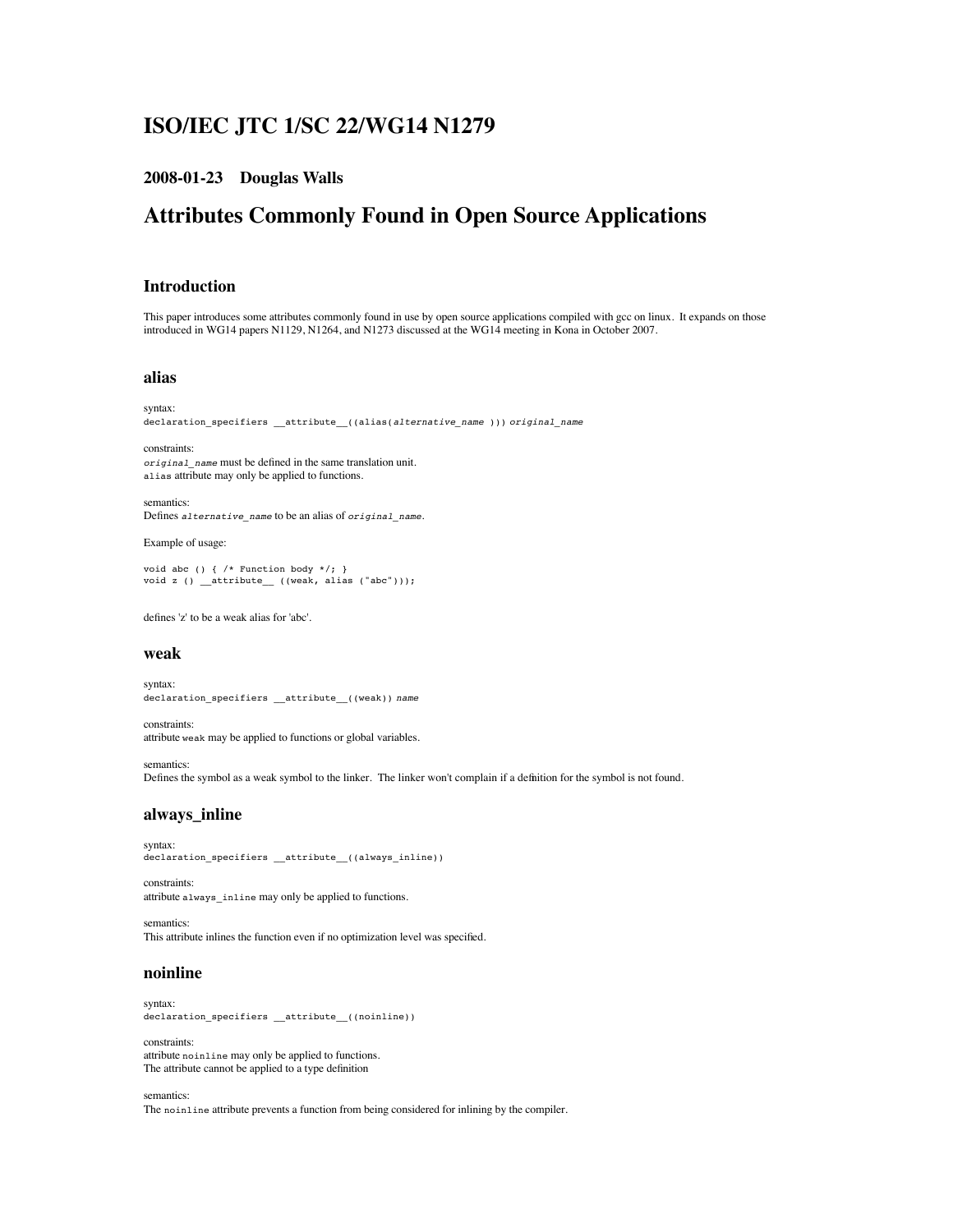# **constructor**

syntax: void *func\_name*() \_\_attribute\_\_((constructor))

constraints: *func\_name* must be defined as a void function. The attribute can only be applied to a function.

semantics: A function marked with the constructor attribute is called just before entering the function main.

#### **destructor**

```
syntax:
void func_name() __attribute__((destructor))
```
constraints: *func\_name* must be defined as a void function. The attribute can only be applied to a function.

semantics: A function marked with the destructor attribute is called just after main has returned or exit() has been called.

#### **pure**

As discussed in WG14 N1273

#### **packed**

As discussed in WG14 N1273

#### **const**

syntax: declaration\_specifiers \_\_attribute\_\_((const))

constraints: The attribute can only be applied to a function.

semantics: The const attribute is a more strict class of the pure attribute. Function is not allowed to read global memory.

#### **malloc**

syntax: declaration\_specifiers \_\_attribute\_\_((malloc))

constraints: The attribute can only be applied to a function.

semantics:

This attribute is used to tell the compiler that a function may be treated as if it were the malloc function. The compiler assumes that calls to malloc result in pointers that cannot alias anything. The compiler can use this information to optimize code.

### **aligned**

As discussed in WG14 N1273

#### **visibility**

syntax:

declaration\_specifiers \_\_attribute\_((visibility("visibility\_type\_keyword"))) where visibility\_type\_keywords are: default, hidden, internal or protected